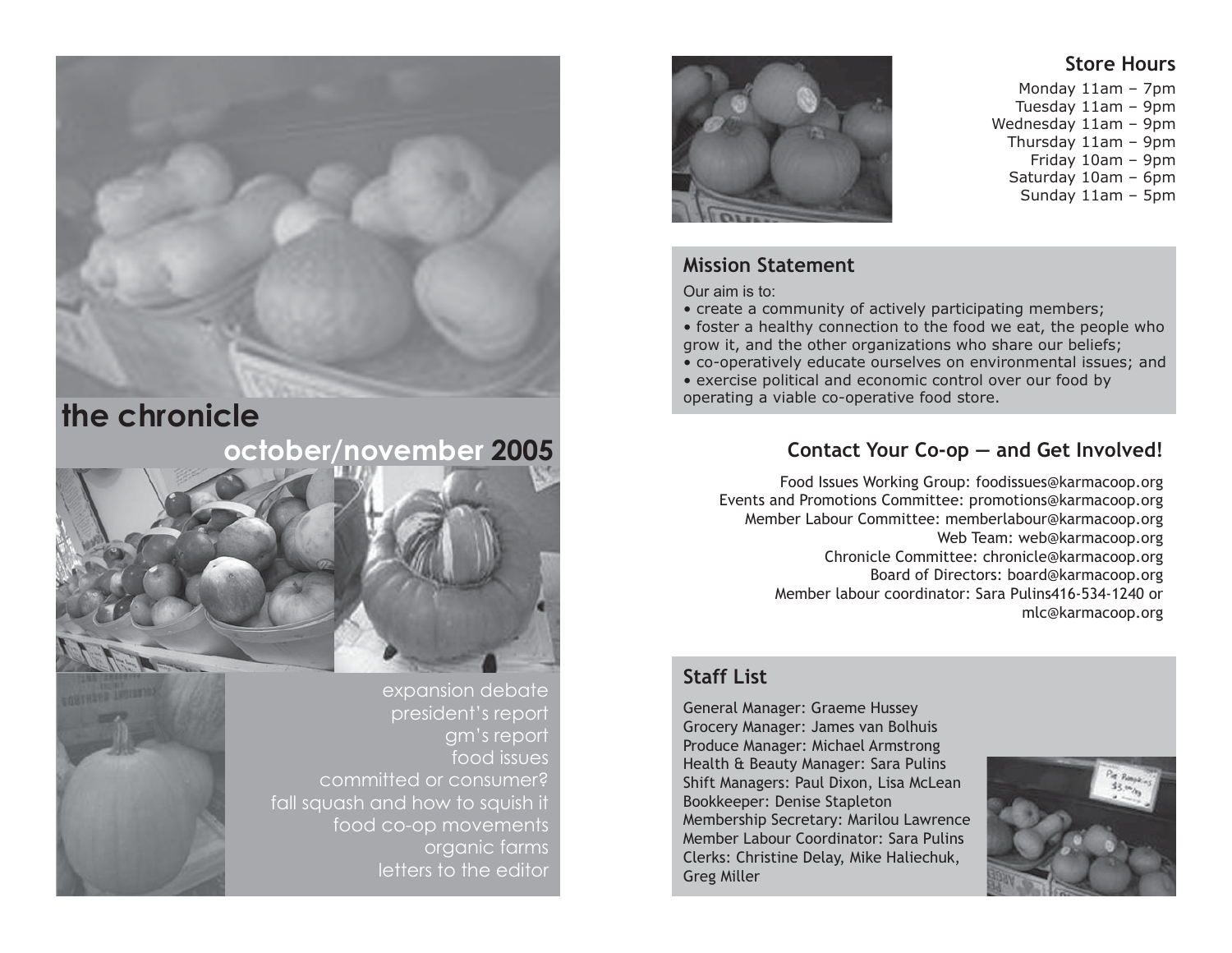

# **Table of Contents**

| Letters to the Editor            | 3  |
|----------------------------------|----|
| President's Report               | 8  |
| <b>GM's Report</b>               | 10 |
| <b>Expansion Debate</b>          | 11 |
| Food Issues Report               | 20 |
| <b>Board's Summer Activities</b> | 23 |
| <b>Committed or Consumer?</b>    | 25 |
| <b>Product Spotlight</b>         | 27 |
| Organic Farms and Wildlife       | 29 |
| Expansion and the Co-op Movement | 30 |



#### *The Chronicle* **The Members' Newsletter of Karma Food Co-op October/November 2005**

*The Chronicle* is published by members of Karma Co-op 739 Palmerston Avenue, Toronto, ON M6G 2R3 416-534-1470, fax 416-534-3697, www.karmacoop.org

*The Chronicle* is a link between members of this and other cooperative communities; the only viewpoints herein endorsed by Karma Co-op Inc. are those published as reports of the board of directors and its committees.

This newsletter is printed on New Life stock, which is certified 80 per cent post-consumer recycled. This paper stock is oxygen-whitened and certified chlorine- and old-growth-free by the Chlorine Free Products Association. It is union made in Canada by Cascades Fine Papers. For more information on sustainable paper stock, go to www.rfu.org, the Web site for Reach for Unbleached, a Canadian registered charity working for a sustainable pulp and paper industry.

#### **Submissions**

Submissions may be sent by e-mail, to chronicle@karmacoop.org. Send your submission within the main body of the message. Please do not send attachments. Upcoming editorial deadlines are posted on the bulletin board. *The Chronicle* will publish any Karma-related material, subject to editorial policy guidelines. Letters to the editor must contain the writer's full name and telephone number, although names will be withheld at time of publication upon request. All published articles are eligible for work credits (letters to the editor and announcements are not).

#### **Chronicle staff for October/November**

Editor: Michelle Cohen Designer: Catherine MacIntosh Copy editor: Suzanne Molina Proofreaders: Jennifer Ralston and Suzanne Molina

#### **Chronicle Committee**

Michael Boulger, Michelle Cohen, Philippe Devos, Katherine Dolgy Ludwig, Terry Fowler, Ian Galloway, Dave Howard, Catherine MacIntosh, Suzanne Molina, David Sharp, Kat Tancock, Jillian Thorp-Shepherd

#### **Board Liaison to the Chronicle Committee**

Melissa McDonald

#### **Illustrations/Photos**

Kat Tancock

#### **Contributors**

Mohsen Al Attar Ahmed, Michael Boulger, Jason Diceman, Karen Fliess, Terry Fowler, Graeme Hussey, Grant Kerr, Elaine Smookler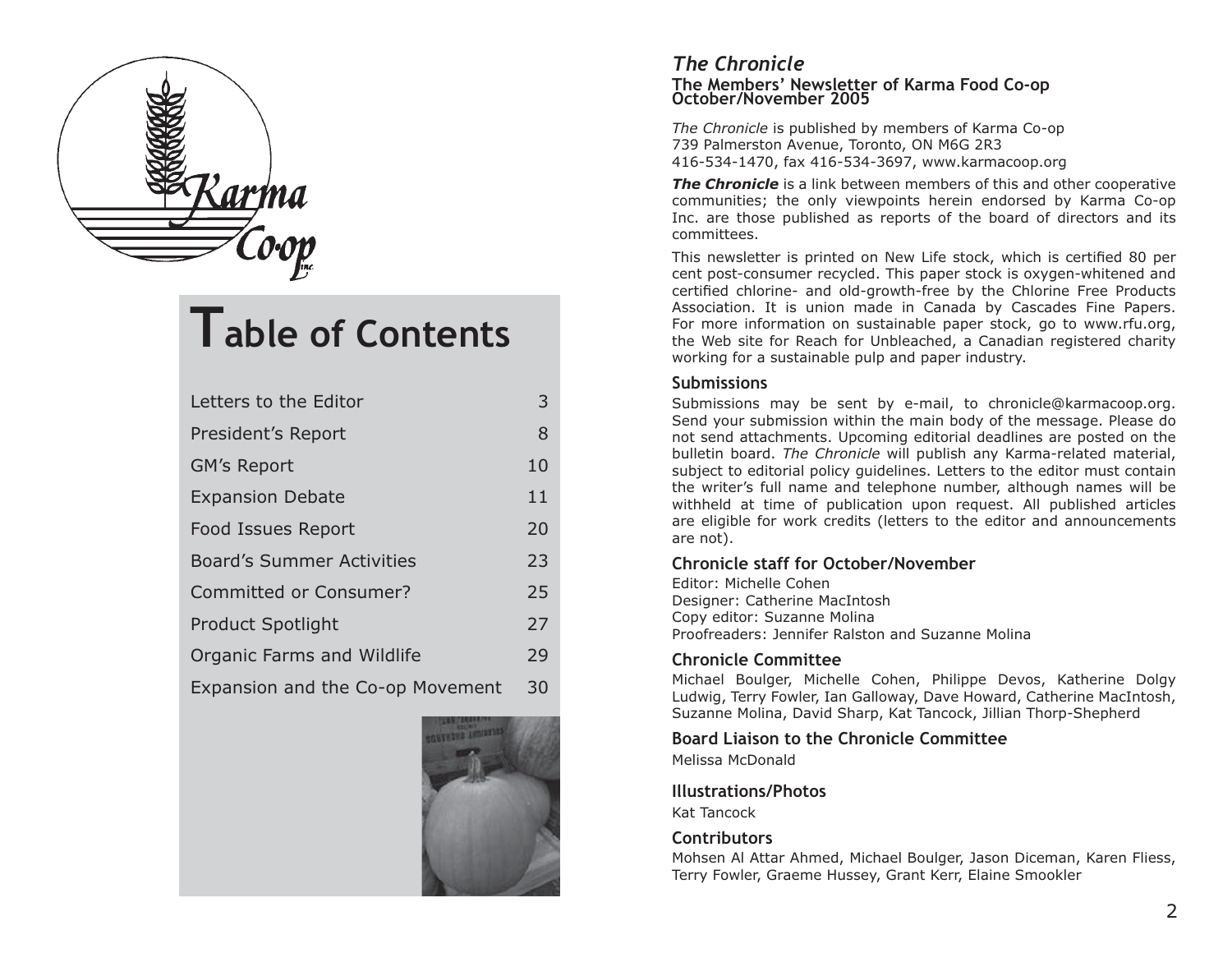## **Letters to the Editor**

### **'Qualifying' for the Board**

In July 1989, I received a phone call from the nominating committee, asking me if I would consider running for the board of directors at Karma Co-op, which I had joined in February 1988. I was teaching only half time, and I could find no good reason to refuse.

I couldn't figure out why they chose me. My job had been in set-up in our recently established produce section, and it seemed that the produce manager, Brian Searson, had put my name forward — based, no doubt, upon the few conversations we had had as we worked. I had no previous board experience and no particular skills to offer, nor were any such skills asked for. I thought I would do my time, take my turn, offer what I could, and learn a lot.

I certainly possessed none of the sort of experience or training that the current board has called for via the announcement in the most recent Chronicle, which invites members to run for Karma's board at this year's AGM.

The announcement reads, in part, "Karma members with experience in management, other boards of directors, business planning, strategic planning, marketing, human resources, financial planning, accounting, and law are particularly encouraged to get involved." Faced with such an intimidating list, I doubt that I would have considered myself eligible!

Notwithstanding the obvious need for some board members to possess these skills in order to take on the responsibilities of running the co-op, I find that this invitation goes explicitly against all the rhetoric about democratic participation to which we have lately been subjected, ad nauseam, by some members of the current board.

The message implicit in this call for new board members is that those who do not possess the experience and skills in question need not apply. As such, I find this invitation discriminatory.

I would encourage anyone who is a member and who feels the desire to serve to "just do it." Your service will be valued, whether you are experienced or not. Serving as a member of the board, I experienced — and learned — a great deal. And I believe that I was also able to contribute a great deal. That is the whole point of Karma.

Deborah Cherry

### **The board responds:**

You make an excellent point. Thank you for raising the issue. We need board members and it was certainly not my intention to scare anyone off.

I've been asked by the AGM committee to spread the word about the elections, and I intend to put another notice in The Chronicle, as well as some posters in the store sometime soon. I will change the text for sure.

I'm thinking of leaving what's there but adding "or simply enthusiasm and a willingness to learn." But feel free to make a suggestion if you can think of better wording.

Your letter is great for drawing attention to the qualifications issue and hopefully increasing awareness of the elections themselves. Debate always gets people talking!

#### Christie Stephenson, Board Secretary

### **Problematic Plastics**

I have been shopping, doing my work shifts, and loving Karma for about five years now. I recently began to wonder if, in the busy world that is Karma, there's any way Karma could help me with what I consider to be my worst recycling problem — old, non-reusable plastic. I try not to purchase too much plastic, carry my cotton shopping bags everywhere, refuse bags, and recycle all I can, but I still feel horrible about the number of plastic items I put in the garbage.

I know Karma has plastic recycling but I also know we have to pay for it. I would be willing to pay for the plastic I need to recycle in order to lessen Karma's costs. Is there any way Karma could take on the measurement of how much plastic each member brings in and accept payment from the membership to put toward recycling costs? Or is there another solution I don't know of for recycling my plastic?

Katherine-Anne Skinner

### **Designer Foods No Diversity**

Food has never been so corporatized. From seed to harvest, feedlot to butcher counter, corporations have industrialized and commodified food at every stage of production. After the Second World War, an agricultural model swept across the globe — the Green Revolution. It consisted of modern agricultural practices such as monocultures, chemical inputs, and genetic engineering. Overall, the corporate reorganization of agriculture has concentrated power into a small number of agrochemical conglomerates that control the production and distribution of much of the world's food, that remove food from the local landscape, and that are responsible for the ascendancy of industrially processed food products. I would like to discuss this final result.

A basic operating principle of modern capitalism is the generation of shareholder profits. In the food sector, this is best achieved by transforming inexpensive raw food into expensive processed products, for example, replacing natural sugars such as cane sugar or maple syrup with refined sugars, fructose, or Nutrasweet. Just compare the price of an apple with that of an apple toaster pastry or an apple-fig-yogurt bar. Row upon row of designer snack foods illustrates the success of this model.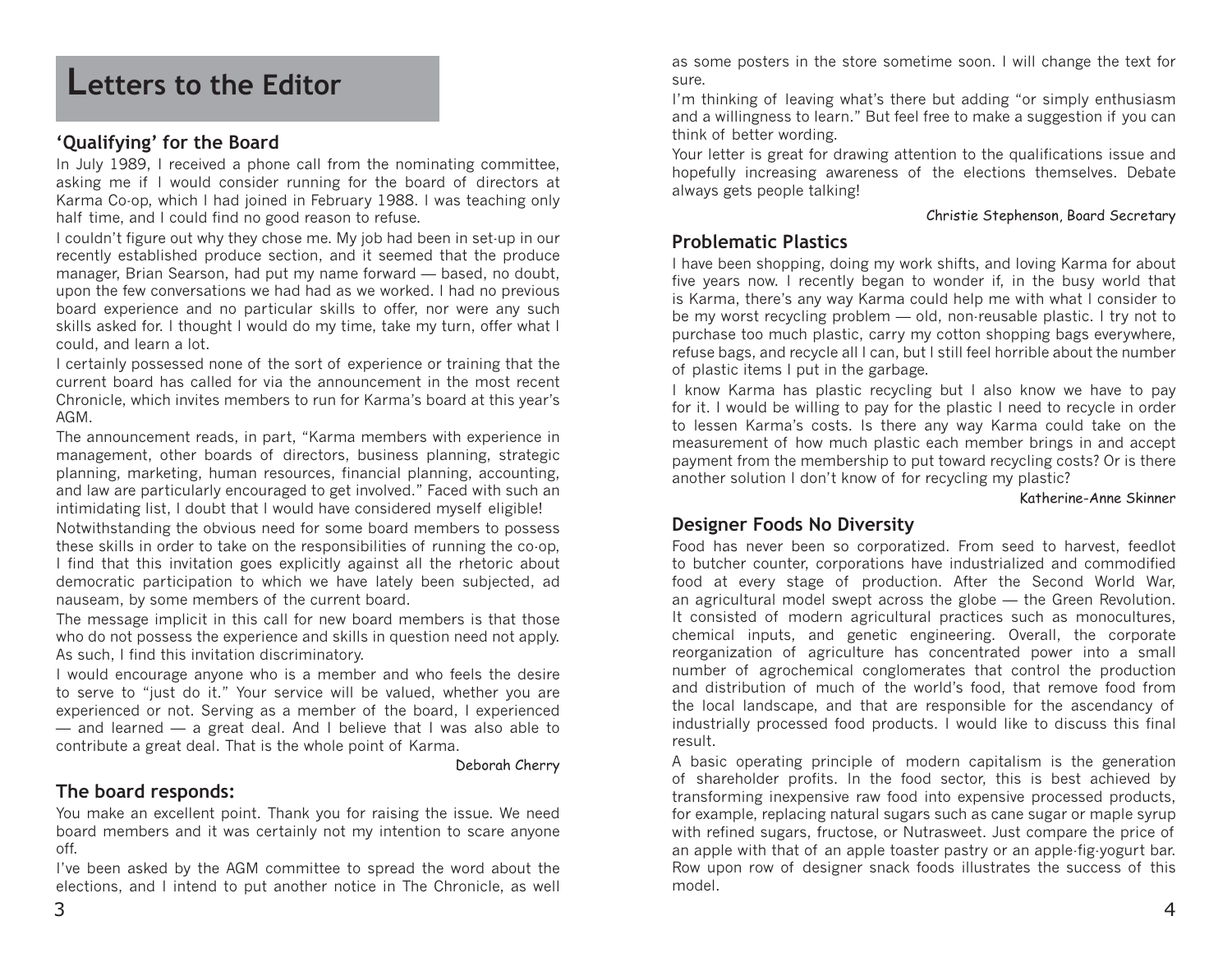I raise this issue because of the increasing importance that Karma members, staff, and the board are giving to the availability of "a greater range of products" at Karma. Not only do we already carry a very wide selection of natural foods — produce, grains, nuts, meat, breads, and beverages — but we also offer a number of luxury processed items as well, including specialty desserts, 16 varieties of salad dressing, and an overwhelming array of soy-based meat substitutes, all of which act to strengthen corporate power in the food industry and class divisions in society at large. The question we must ask ourselves is whether Karma — no pauper when it comes to food selection — truly needs more?

When members, staff, or the board call for "a greater range of products," they're often (although not always) referring to prepared foodstuffs. Indeed, rarely have I heard anyone say that they wished we had a greater variety of apples. The expectation that we should carry a range of products similar to that of our corporate grocer counterparts is short-sighted, for it ignores the interconnectedness of food, culture, and power. Indeed, processed foodstuffs are part and parcel of a now hegemonic industrial food culture. Not only does our enjoyment of such products give greater muscle to large-scale industrial operations, but it also legitimizes the involvement of food processors, manufacturers, and technicians, increasing the physical and social distance between farmers and consumers.

Despite claims to greater food selection, the designer foods that stock our shelves have in fact not encouraged any real diversity. Indeed, food industrialists use false variegation (low-fat, no-fat, sea-salt, Himalayansalt, sugar-free, fruit-juice-sweetened, etc.) and scale (a plethora of items in industrial-sized stores) to create the illusion of variety. Much of this illusion is based on branding and not genuine variety. In fact, the ingredients have been standardized in large monocultural farms and vast chemical laboratories. These processed products thus conflict with many of Karma's stated aims, including the fostering of "a healthy connection to the food we eat [and] the people who grow it," and of environmental sustainability and social equity.

We know that economic globalization is changing the world, more often than not for the worse. Part of our power in a market-driven economy, then, is to choose whether or not to support farmers or transnational corporations. Karma is a genuine, viable, and inspiring countermovement to the shame that is corporate food culture. Next time you hear someone call for more products at Karma ask them if they've really thought through their intent. Indeed, imagining and building a better world — a more sustainable, safe, and just world for all — necessarily implies personal sacrifice, that is, giving up the expectations that form the basis of our self-indulgent lifestyles. We can do this by lowering our dependence on corporate power, which, to the dismay of many, including myself, may mean giving up that oh-so-tasty triple fudge brownie soy ice cream.

## **Survey Too Personal**

I've just completed the annual survey. I found a number of its questions, particularly the ones about household income, age, and ethnicity, to be invasive, especially in light of the fact that the survey results are not anonymous (household numbers are asked for). I understand that answering any of the questions is optional, but if a number of people choose not to answer, then the reliability of the survey is thrown into doubt. In any case, I can't help wondering what purposes the designer of the survey had in mind by including such sensitive questions.

#### Elaine Smookler

### **Leave of Absence**

It has come to my attention that one of our board members is spending a full year living in another province. The fact that our community co-op would allow itself to be directed by someone who isn't even here surprises me. The fact that the board saw fit to keep him in place concerns me. Surely there are other qualified, willing members to fill in during his extended absence. What's going on here?

#### Perry Gladstone

### **Current Concerns**

I'm writing about four specific issues surrounding the current expansion and governance discussion at Karma Co-op. To date, these issues have not been sufficiently debated by the membership, and have certainly not been addressed by the board. Some member owners may not even be aware of them.

The first issue is member labour. Member labour is being devalued in multiple ways by the current board at both the operations (store) level and the governance (board) level. This devaluation of member labour has led to a lack of member input into decision-making. Karma's member owners are being reduced to mere shoppers, and operating procedures that once allowed member owners dignity and autonomy are being changed without membership input, sacrificed to a market-driven "bottom line." The institutional memory that allowed for flexibility in matters such as membership fees and shopping lists — allowing member owners to pay them at their convenience when necessary — has been replaced by rigid policies that treat member owners as visitors in their own store.

The second issue is the undemocratic governance model that has been proposed, and in part imposed, by the current board at Karma. Our tradition holds that major policy changes occur after membership consultation, debate, and democratic voting. This has not happened in regard to the Participatory Policy Governance model. Instead, "debate" via Dotmocracy has been imposed — and Dotmocracy is undemocratic. In Dotmocracy, people can vote twice, some people don't get to vote at all, there is no debate, and the results are controlled and interpreted by the board. At last year's AGM, one Dotmocracy proposal gathered 10 favourable dots out of an attendance of 88. The proposal was nonetheless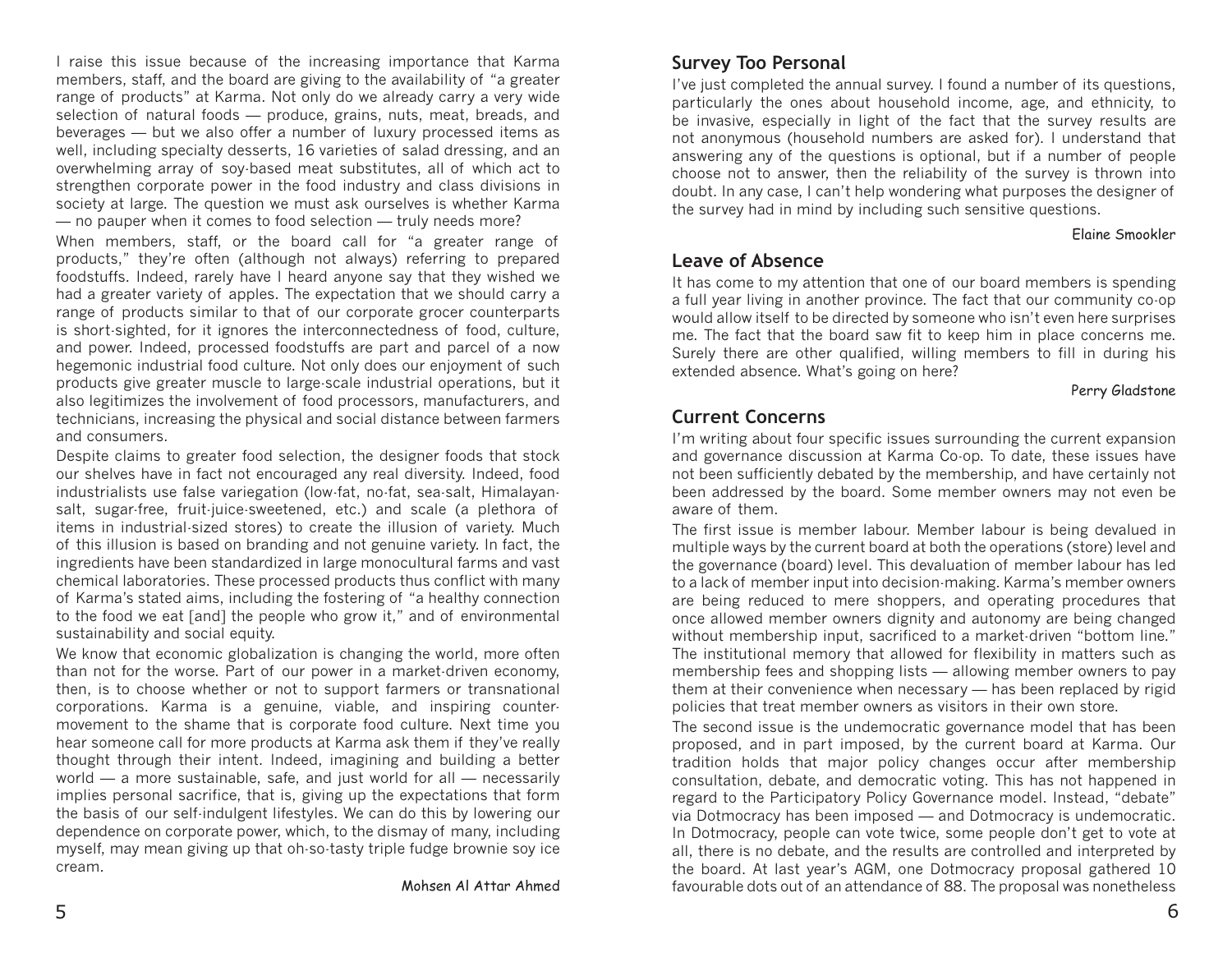reported as having "Strong Majority Approval." (The proposal? "Karma Should Consider Opening Additional Stores.") In this case, Dotmocracy replaced democratic voting.

Participatory Policy Governance, which has not been adopted by the membership, is the template by which the current board is operating. The board is implementing efficiency models that override Karma's standard operating procedures. These corporate models — which influenced the recent decision by the board to change several committees into socalled "working groups" reporting to the general manager — have led to hierarchy and a concentration of power at the general manager and board levels. The fact is, Policy Governance and actual participation are antithetical, because Policy Governance is based upon the relationship between a board and a CEO. It does not allow for member participation. "Participatory" Policy Governance is a term created by the board to legitimize the use of Policy Governance at Karma.

The third issue is the current board's communication style. The board says its surveys, Dotmocracy, and Web binder are part of a strategy for "open communication." But these devices are not truly participatory, and as we saw at last year's AGM, they are easily manipulated to serve the interests of those who set them up.

The fourth issue is perhaps the most unsettling: the board seems to have a hidden agenda. It has created a new brochure that downplays working membership, it has proposed corporate governance models, and it is concentrating power at the board and general manager levels. These changes have never been explained to the membership, and Karma's member owners have never approved them.

The board and general manager say we must increase our revenues, because (as the general manager wrote in the April/May 2005 Chronicle) this is a "basic concept in business and one that is even more relevant in the retail food industry." But Karma Co-op is not part of the retail food industry — it's an alternative to it.

The current board is trying to shift members' perceptions of Karma Coop. But Karma has its own ethos. It's rare in the world, and it should not be abandoned in favour of "efficiency" or a growth in profits.

The above issues must be part of the debate over governance and expansion if Karma's member owners are to keep control of their store. Only then can we decide, collectively and democratically, how we might choose to grow.

Geoff Webb

## **Report from the President of the Board**

## **Contribute to Our Common Vision**

Jason Diceman

October 2005 will be an important month in the history of Toronto. Beyond whatever items top the news, a story about the future will play out in a little food co-op on Palmerston Avenue.

Fears of impending climate change, an energy crisis, and economic depression ripple through our society. Meanwhile, hundreds of active Torontonians who care about community, the environment, sustainability, and healthful foods work to find a common vision of their ideal co-op food store.

Karma's activities will be a positive story in the history of our grandchildren. Will we decide to grow our membership? Offer new services? Increase our positive impact by selling more ethical groceries? Or refine our services for the membership?

## **Speaking for Karma**

Will we move to a bigger store? Risk opening another store? Or maybe just fix the cracks in our building? Will we be a quiet example of an alternative groceries model? Or will we be the recognized champion of ethical groceries and an experienced leader in a revitalized co-op movement?

We all have opinions and ideas, but independently none of us can speak for Karma. Through responses to the special Business Planning Bulletin, comments posted on our Web binder (http: //karma.1coop.ca/Expansion+Debate), the results of our annual survey, and the outcomes of the Visioning Session at the Annual General Meeting, we aim to aggregate as many opinions as possible so as to find the popular vision.

## **Break from Traditional Debate**

From these collected opinions and further research, the Business Planning Committee will assemble a formal proposal to be voted on by the membership at another general meeting within the following months. The Visioning Session at this year's AGM will be a pivotal element in this process. It will

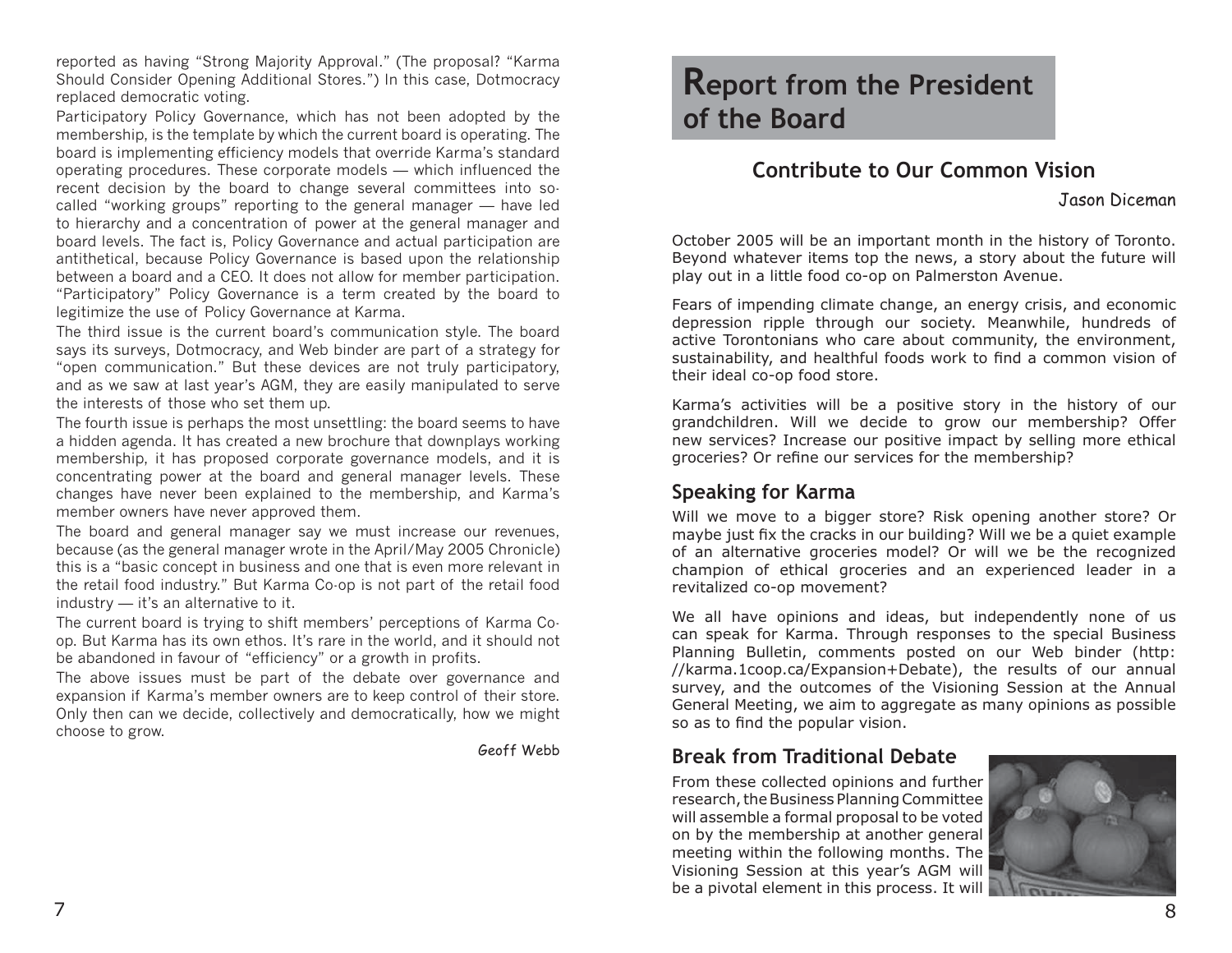allow members to discuss their ideas face-to-face in small groups, write short proposals, and use dotmocracy to recognize levels of approval for the various ideas. It will be an exciting break from the traditional debate from the floor and promises to be fun and constructive.

Please take the time to read the Business Planning Bulletin, write letters, fill in the annual survey (www.karmacoop.org and in print in the store), and attend the AGM at Friends House on October 24. Or take a step further and run for the board, so you can help our vision become a reality. Send your letter of interest to board@karmacoop.org.

We are making history every day. Take the time to shape it.

See you at the AGM!

## **Karma's Annual General Meeting**

Monday, October 24, 2005 Friends House 60 Lowther

Doors open at 5 pm, food is available at 5:30 pm, meeting starts at 6 pm, and we aim to end by 9 pm.

The meeting will include a 2010 Visioning Session where members can discuss in small groups their ideas of what Karma will be like in 2010.

Healthy snacks will be served and child care will be available.

For more info visit KarmaCoop.org/agm.

## **Report from the General Manager**

## **Capital Investment**

### Graeme Hussey

You may have noticed several new pieces of equipment arrive at Karma in September. A small grocery store in Kensington Market closed, which meant that several pieces of equipment were available for a good price. Karma purchased a new deli cooler, two stand-up fridges, and some new shelving.

I want to thank member Ryan Penn, who helped us to identify this opportunity. I also want to extend thanks to the staff and the many members who helped deliver and install the equipment. Lots of cooperation made this transition go smoothly. If you would like to help with this type of project in the future, let me know.

The new equipment was needed to replace several older coolers and shelves, which had come to their much-used end. It will help us reduce both our maintenance costs and our energy costs, while allowing us to improve and increase the products we sell at Karma.

In the remainder of the fiscal year, we hope to continue the capital reinvestment project by improving our freezers; that is, by switching from chest freezers to stand-up freezers wherever possible. We also intend to replace some of our grocery carts with smaller carts and improve the bicycle parking outside. These projects were identified by members as important tasks to take on.

At the beginning of October, Karma started its third annual membership survey. The survey helps identify the membership's common values. This year, the survey will focus on certain business planning considerations. I encourage all members to complete the survey and let their voices be heard.

Meanwhile, if you have suggestions for capital investment or other operational ideas, please share them with me in person, by phone, or by e-mail (manager@karmacoop.org).

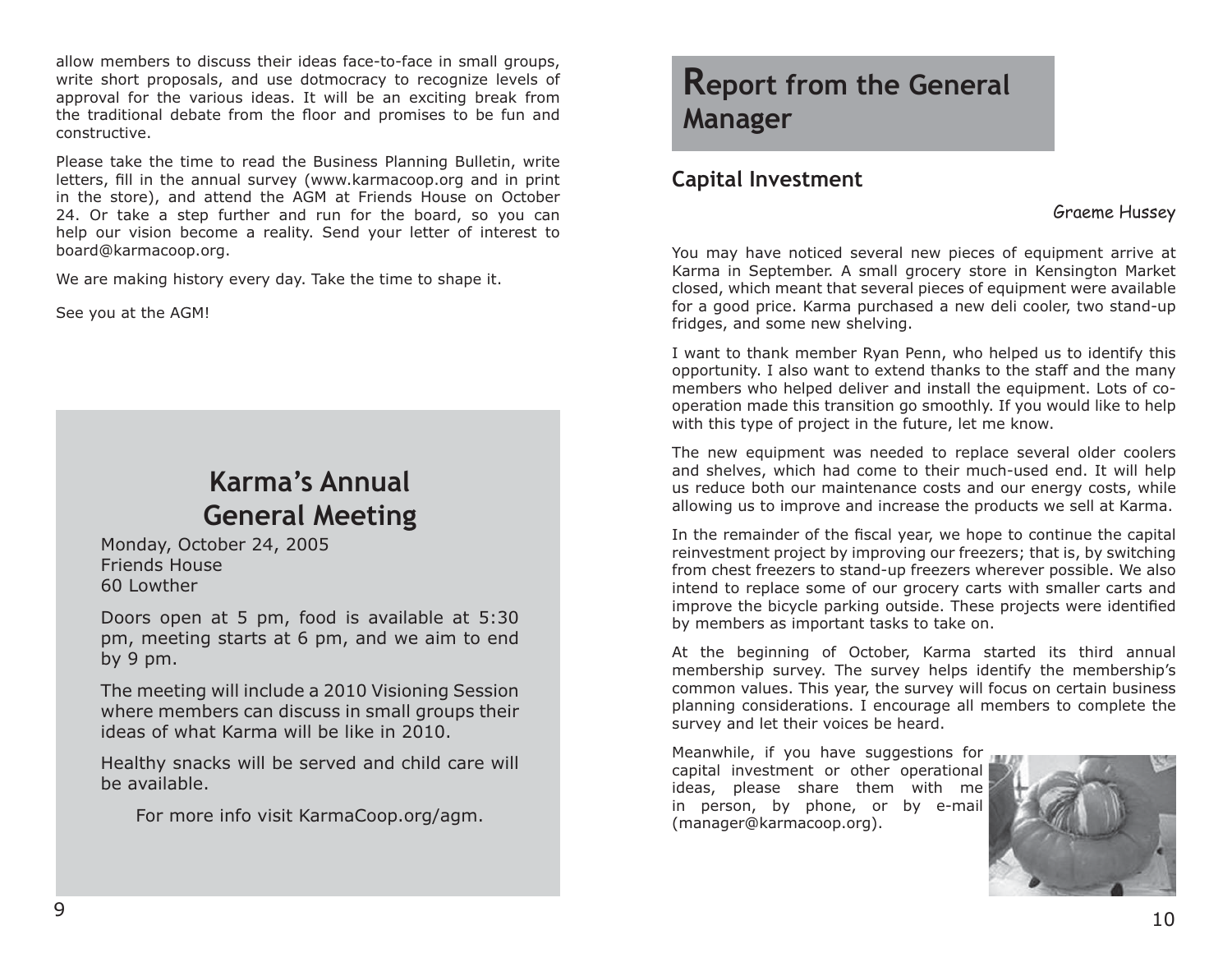## **Alternative Views on Expanding Karma**

*Before putting together the Special Bulletin on business planning, the Business Planning Committee solicited opinions from Karma members on Karma's Web binder (http://karma.1coop.ca/Expansion+Debate). Below are two full letters followed by a selection of opinions from that page in the binder. Much could not be included, so readers are encouraged to look in the virtual binder for themselves.*

*Terry Fowler, Chronicle Committee*

Although I am not as involved with Karma now as I was in years past, I am aware that there has been a debate recently around expanding Karma. Part of what I have heard and seen in the last couple of months has been mistrust and accusations rather than debate, and they have extended well beyond the scope of your committee and the issue of whether or not, and how, Karma should expand. It feels to me like the atmosphere has become somewhat poisoned, and that, among other things, has been clouding some important matters. Perhaps your e-mail to Karma members outlining the pros and cons of expansion and asking for consultation and direction will help clear the air a little. I certainly hope so.

From the time I joined Karma Food Co-op in 1973, I have been in favour of doing whatever we can to have more people shop co-operatively and to strengthen the co-operative movement. To that end, I volunteered full-time for two years at the Ontario Federation of Food Clubs and Cooperatives [OFFCC, now the Ontario Natural Food Co-op] doing development work — giving whatever help and advice I could to people wanting to start food co-operatives around Ontario. In the years both preceding and following, I have attempted to be as supportive as possible to any and all development attempts. Unhappily, there was little growth in the retail food co-op sector in Ontario during that time, nor has there been much since.

During all of Karma's existence, there have been many members who have argued to keep Karma small, who believe that we are not a retail business, and who are happy for the store to carry a narrow range of products. In my view, people of that mentality have always resisted change at Karma, whether it has been opposing the decision to carry meat, allowing members to become non-working, establishing a variable markup, buying a produce cooler, creating a general manager position, hiring a produce manager, launching a membership drive, and many more positive advances. I believe that viewing Karma with that sort of thinking is a recipe for the co-op's failure, and it has been victories over that kind of mentality that have allowed us to survive.

I have long believed that Karma should expand, and I most definitely continue to feel that way now. I would welcome a move to a storefront, either on a main street or side street, as long as we took every conceivable precaution to ensure that it was a financially sound move. Failing that, I would support expanding at the property we now own, and perhaps acquiring more property nearby. I personally would be delighted if we had more space in which to shop, a greater range and mix of products, an office that gives the staff a bit more elbow room, more storage space, a member's area, a deli, and a larger parking lot to serve both delivery people and members. I have to confess that I am quite skeptical of the idea to leave Karma as is while trying to start another, larger Karma elsewhere in the city. I think that that would be very difficult to pull off.

Your list of arguments, pro and con expansion, is quite exhaustive, and I'm not sure what I could add. The anti-expansion folks may not be aware of the many food co-ops in the U.S. that have moved and/or grown in recent years and could serve as models for Karma. I think that the same Karma folks are mistaken if they believe that we are a small community of people who shop in a store where most people know many of the other members. That may have been true at one time, but we have long since outgrown that. They may also be unaware or have chosen to ignore the ongoing series of crises that have brought Karma close to collapse over the years. It is hard for me to imagine that things will be any different in that regard if we maintain the status quo — we have not been nearly so successful during our 33 years as some might like to believe.

I hope you receive a lot of informed and thoughtful responses to your email and that they lead to a stronger and more unified Karma.

#### Bob Biderman

Bob Biderman has written a public letter supporting the expansion of Karma, for which he gives no direct explanation. One might ask why. To uncover the reason, let's look closely at his letter.

Bob observes that for some months an atmosphere of "mistrust and accusations" has existed at Karma, beyond the limit of the recently initiated expansion discussion. He is quite correct. There are currently two issues at hand, and the expansion debate is only one of them, although they are related.

In early spring, a number of disturbing issues concerning the management of Karma emerged within the membership, and several attempts have

been initiated to communicate on these. As of September, when expansion was indeed revealed as the objective of the board/ GM/Business Planning Committee, none of these management issues had been clearly addressed. This is the dark cloud that hangs over the expansion discussion — the distrust generated by the tendency of our board/GM (I refer to them as one

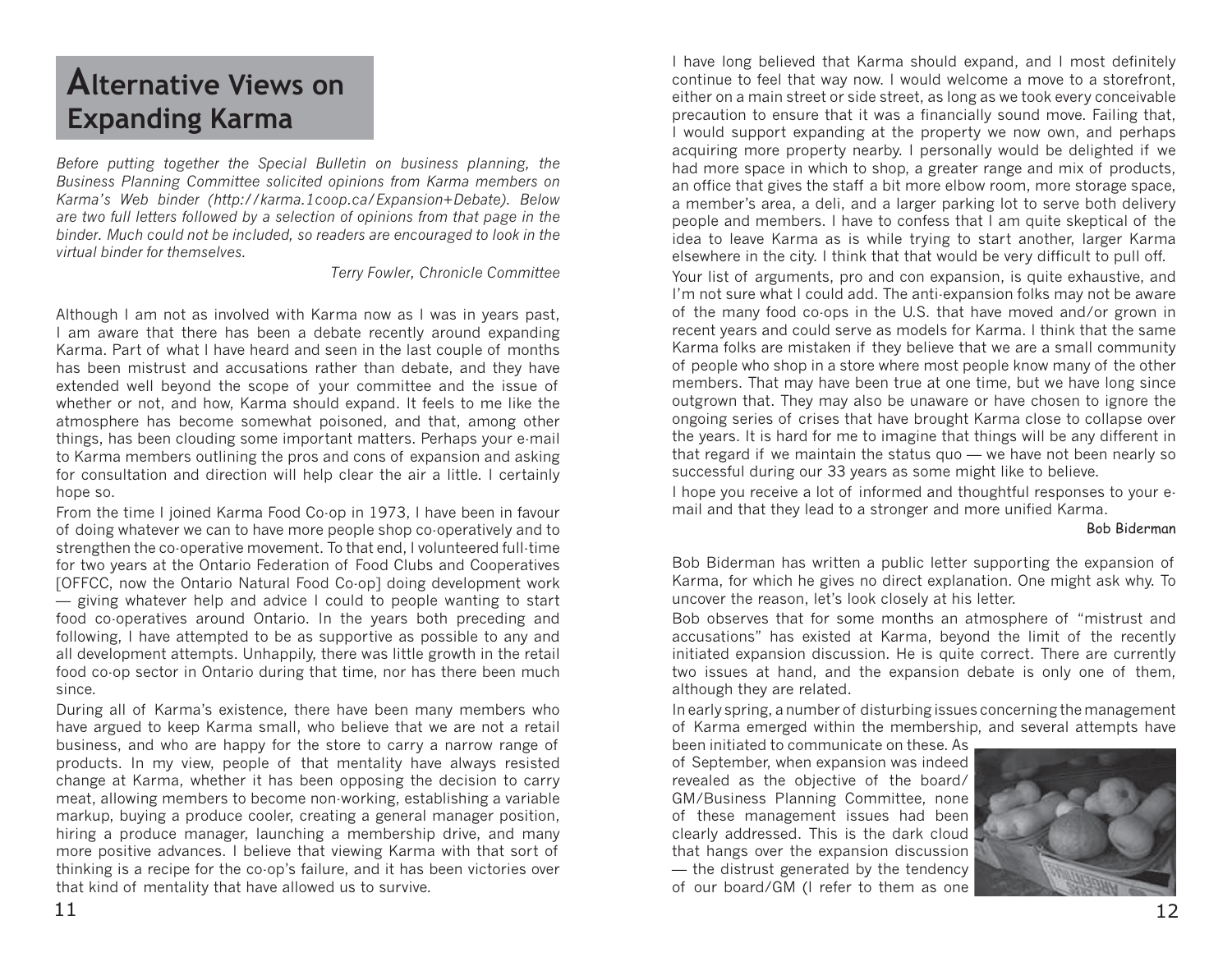entity because they have been functioning as one entity) toward secrecy and control.

The clue to Bob's preference for expansion lies in his comment that "[T]he anti-expansion folks may not be aware of the many food co-ops in the U.S. that have moved and/or grown in recent years and could serve as models for Karma."

Our board/GM has presented us with some examples of successful coop expansions. A number have been glowingly reported in *Co-operative Grocer*, a magazine that appears to be tolerant of only one possibility in this matter: an American-style approach of strictly economic control of the agenda. That is the road to which we have been directed.

At Karma, the business and co-operative sides of the enterprise have long existed in a sometimes uneasy state of cohabitation. It is clear that the business cannot be allowed to fail, and that said, the co-operative also cannot be allowed to fail, or to survive only in a greatly diminished form. A study of "successful" American examples reveals a situation where the business succeeds magnificently and co-operative participation exists mainly in paying a fee and (perhaps) attending meetings. In this model, co-operative participation is purchased as a commodity. The co-operative tradition of members contributing labour to the store is diminished if not outright eliminated.

In its discussion of Karma's values, our board/GM — which has selected these values — does not question the direction in which Karma will be moving and what kind of co-operative its members want. I have done hours of independent research on the co-op movement and have discovered a few things in the process.

The People's Food Co-op in Portland, Oregon, is clearly a financial success in its ecologically sensitive new US\$930,000 expansion and renovation built on its property. However, only about 100 of its 3,000 members work in the store on a regular basis. The expansion exercise was a response to a perceived threat: the opening of several competing commercial "whole foods" supermarkets in the area of the co-op.

Sacramento (California) Natural Foods Co-op, which has recently opened a second store, has 10,000 members, with 100–150 of them working. The manager, Paul Cultrera, pointed out to me the inevitable connection between an expanding membership and a parallel decline in working members. It is worth noting that this expansion into a second store was a member-driven initiative, and not board/GM-driven as is the case at Karma.

The matter of member participation in the store is, I suggest, a key issue, and one that has not been addressed at Karma. The central issue is: what kind of co-operative do we want? Is it a business co-op because of its ownership structure? Or a more inclusive co-op in which a substantial percentage of members choose to work? By working in their co-operative, members gain the very real value that this form of participation creates in both human and financial terms.

These questions, and the debate they engender, must precede any expansion and/or relocation initiative. It would express who we are as a community and where, therefore, we wish to go.

What do we want as member owners? An earlier expansion committee at Karma looked at this issue. But unlike the current board/GM, the expansion committee of 1987 did not pre-select the option that they intended to succeed.

As to the benefits of working in our co-op, I would like to paraphrase the words of Joe Holtz, the longtime general manager of Park Slope Food Co-op in Brooklyn, New York, which has 11,000 members. Park Slope has fended off financial problems and succeeded both financially and as a co-operative by becoming *more* of a traditional co-op rather than less of one ("A Suggestion for Co-op Survival," from http:// cooperativegrocer.coop/articles/index.php?id=425).

As Holtz says, working helps strengthen the connection one feels. The feeling of ownership one gets from working co-operatively far exceeds that felt from only a monetary equity investment. Working will usually put members much more in touch with co-operative values and principles. One-price/one-work-requirement/everyone-a-member fosters a feeling of equality and camaraderie. When members work in consistent groups, the amount of responsibility that the group can take on far exceeds what you could expect from individuals not in a consistent group. When people join for savings and years later no longer really need the savings, they tend to remain members because they feel connected. They realize that co-operative values and principles are important to them.

#### Charles Danzker

If we want to create a better world via food co-operatives, then we need to encourage others to create their own local food co-op communities. Rather than expand and open new stores, we should be creating information and support programs for others, to help them get started in their own areas. If we really care about the well-being of others, and opportunities to build the co-op movement, then Karma, its board, and its members should become a catalyst to help others create and sustain their own.

#### Perry Gladstone

I can't afford the time to work at Karma, so now I don't have the dough to shop at Karma, much as I'd like to. I'm all for lower prices. The whole point of my joining Karma, as for many other members, was not for personal gain through buying healthier foods (although it is a plus) but mostly for a chance to opt out of a food system that was not environmentally or socially responsible. Thus, the goal of Karma is to invite other members of the community to share in this. What better way than to expand? More community space only enhances this aspect.

David Banerjee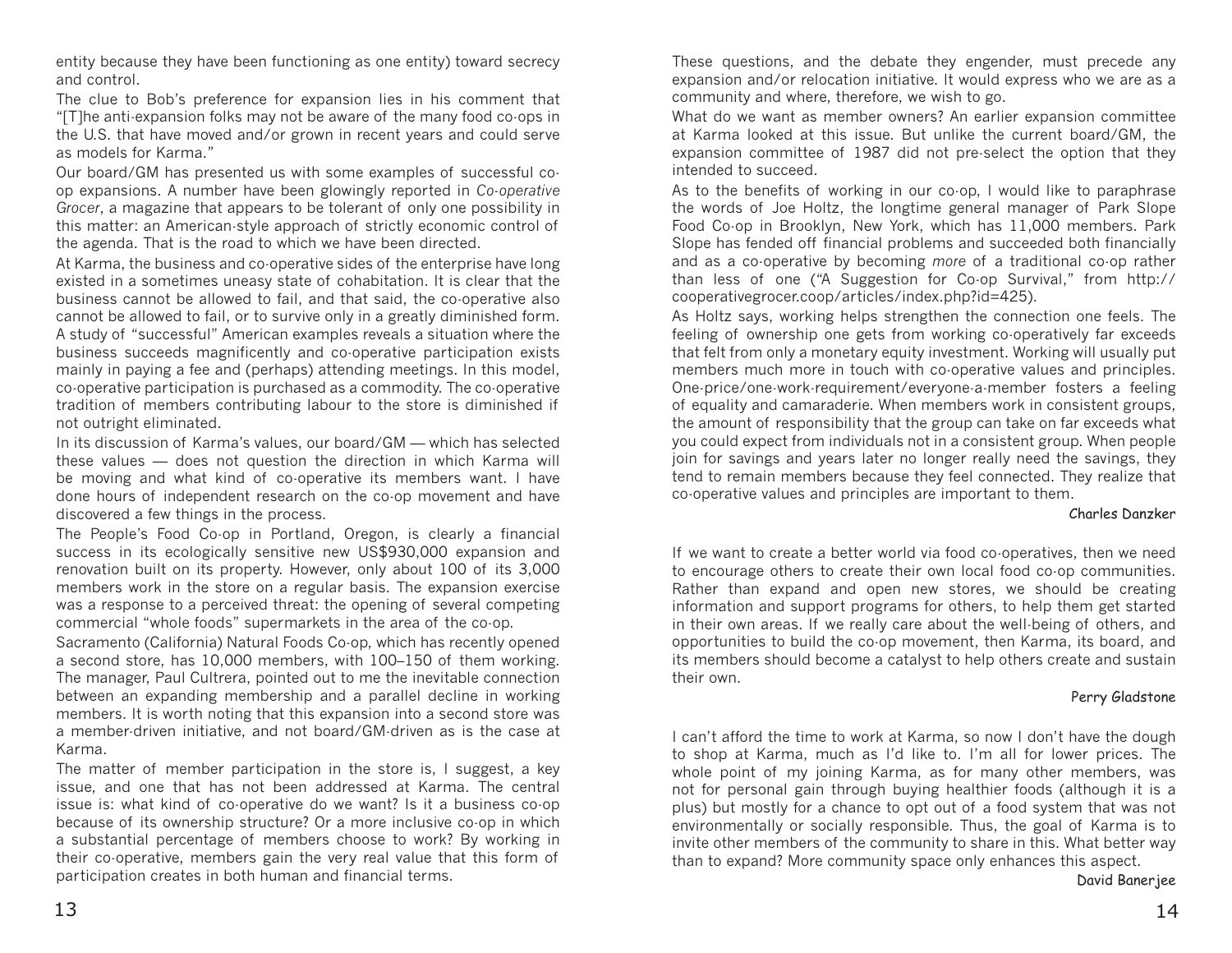I think the greatest benefit of expansion would be the increase in the numbers of people buying eco-friendly products and organic and local food. The produce at Karma is especially great, and with more space and more members, the selection could be even better. Karma helps teach its members about living sustainably and in harmony with nature and neighbours. Why not enlighten more people?

#### Allison Mitchell

While it is perfectly reasonable to present an expansion proposal to the Karma membership (this was done in detail in 1990, when a proposal was defeated in a democratic vote at the AGM), one must question the intention of this board and the Business Planning Committee in doing so. Such an intention — the apparent agenda — was clearly outlined by the general manager (who was president of the board at the time) in an article he wrote in the April/May 2004 *Chronicle*. Here the need for expansion is explained: "To maintain our competitiveness, we must increase our revenues on a year-to-year basis. This is a basic concept in business and one that is even more relevant in the retail food industry." The reasoning behind this assertion, which does not position Karma as a unique owner-operated co-operative, remains unexplained. No study or report that supports the viability of this statement is referenced. By constantly adapting to meet the challenges of its environment, Karma seems well positioned to go its own unique way into the future. There may be 2,500 supermarkets in Toronto and only one Karma, but one may well ask why 2,501 supermarkets and no Karma is a better solution.

#### Charles Danzker

Charles, you completely echo my thoughts and concerns about the lack of vision that seems to be present about the wonder that is Karma, [a place that] offers a rare opportunity to relate to something very basic — a humane way to source and distribute whole food and other things that make the human experience a little kinder and gentler. It feels important to continue to nurture our precious diamond, in all its seemingly imperfect glory. I feel the membership could benefit from some reinvigorating around the awareness that Karma is a unique and special place. Based on my experience as a member of the Orientation Committee, I think people are excited once they understand the possibilities that Karma offers.

#### Elaine Smookler

[I'd like to see] a larger store at a new location in the same neighbourhood. We can design it as an eco-community space (e.g., seating areas, cob structures, green roof, natural lighting, kids' area, living wall, etc.). It would not necessarily be that expensive, and we need to be an example. I think it is just the kind of project that would attract more members and [would] be very cosy and friendly. Straw-bale building is also very cost efficient, and is an approved building practice in the City of Toronto. We don't want to be elitist; let's show Toronto what a truly innovative and environmentally sustainable store can be like.

#### Colette Murphy

I personally would like to see another branch of Karma, perhaps closer to where I live so that I could shop more often.

#### SR

Karma is a Toronto treasure and I just want to say how thankful I am it exists. I would join if there were a branch nearer me.

#### Ann Denny

We can't expand where we are. I know the neighbours, and they have enough trouble with Karma the size it is. They would not tolerate expansion. (Where? Upwards?) Starting a second store: fine. You want to start up another food co-op? Great! We'll help, and support you any way we can — [but with] a *separate* store. I'm not interested in expansion for the sake of expansion. Karma was started by people who wanted an alternative to the corporate model. I still want an alternative to the corporate model.

#### Elizabeth Block

I think we should expand to a single new site near our current location. I think it is important that people should know about Karma and be given the chance to join — the more people become interested in organic products, the better for the industry and our environment. Just because the store becomes a bit bigger, I don't see why that needs to affect the relaxed environment that currently exists.

S

The basic source of the pressure for expansion has not been articulated. Are we facing ruin if we continue as we are? Are we unable to accept new members due to lack of space in the store? Do we have a moral duty to expand and expose more people to the wonders of co-operation?

We should always be open to consideration of possible improvements to the present situation, but for a co-op, unlike a capitalist enterprise, growth is not a measure of success.



Pierre Beeckmans

As others have already said, bigger is not always better. However the current [building] needs a lot of improving, and like it or not will eventually require some very costly repairs and upgrades. As a newcomer to Karma, I noticed that many of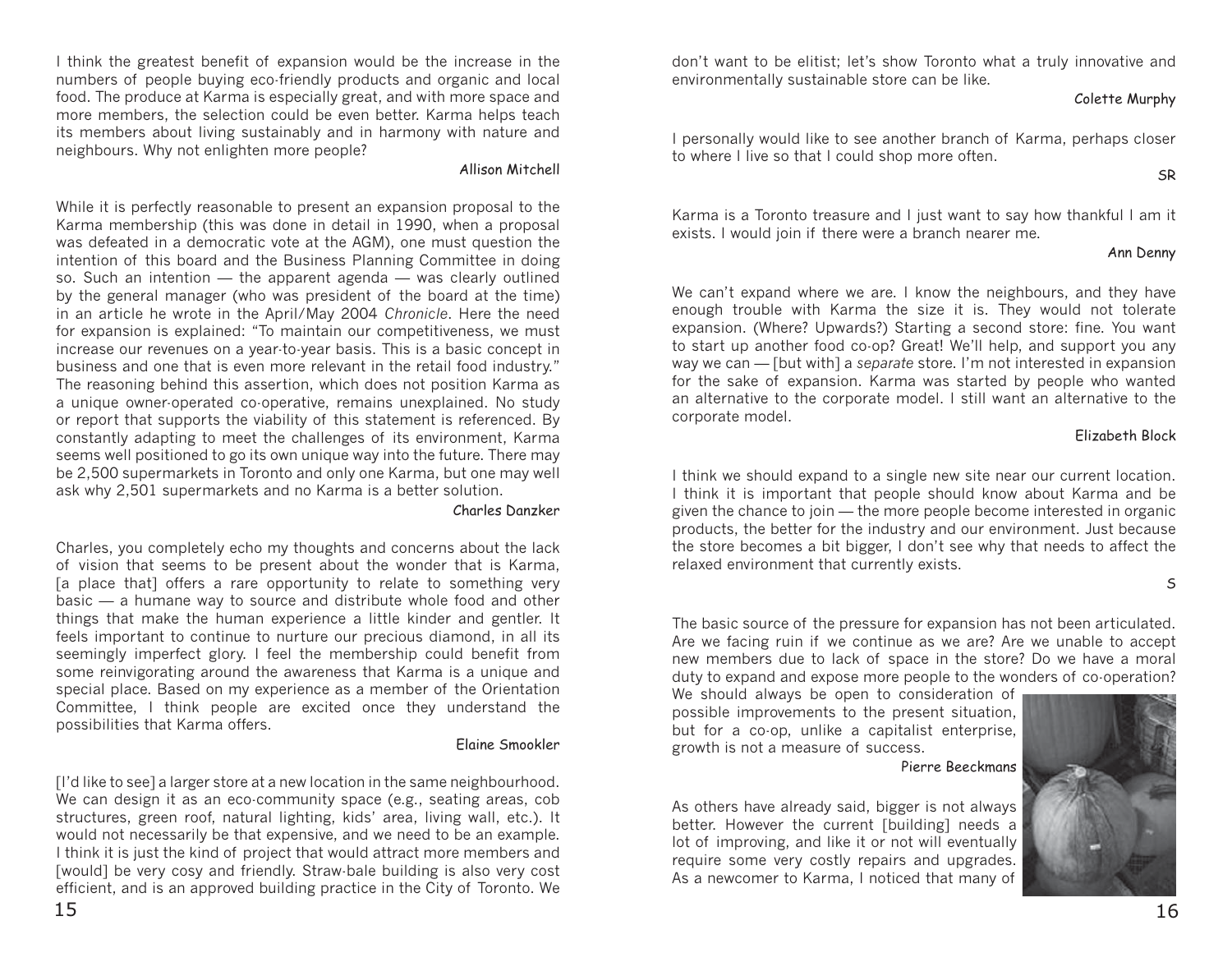my fellow shoppers weren't as friendly and welcoming as I had imagined them to be. I realized that for many longtime Karma members, this was their private little oasis in the city, their "culture" as I have read in previous postings. Although newcomers keep Karma alive, I suspect that many members would like to keep Karma as insular as possible. That attitude will kill Karma. The whole point of Karma Co-op is to bring people together and encourage responsible and healthy buying. I find it sad that so many people aren't seeing the bigger picture. I predict that the hardcore membership will oppose any change and that this may ultimately kill Karma. Perhaps an alternative to expanding the current [store] would be to encourage the formation of a second co-op, perhaps in the east end of the city. This could attract a new membership and might not take away too many from the existing membership.

#### Anonymous

I strongly support the suggestion that an expansion, additional branch, or relocation will include a cafe and community space. I joined Karma 10 months ago not just for shopping, but to get involved with a community. But it hasn't really worked out that way. If Karma had a cafe where members could meet each other and talk, I think it would promote democracy and a stronger personal commitment to the co-op.

#### Kristin Andrews

I am happy with [Karma] the way it is now and have no personal need for change, but maybe it's time for us to adapt to the current environment and to make our practices and ideas more visible and accommodating. I like the idea that people will learn about the co-op movement through our visibility. It's important, though, that there are people who are willing to do the work to see this good idea through and help make it happen.

#### Ruth Danziger

I'm not necessarily against expansion — there are several reasons why it might be a good idea to move to a bigger store. I just don't believe that getting bigger and attracting more people should be our main focus, [which should be] providing our current membership with better service. [The list of pros and cons states] "Too many members make [Karma] less democratic" and "There will be less member participation. [The list answers:] "If we offer new services that are driven by member labour, this would increase participation." What a load of rubbish. For years there has been a core of people committed to the original concepts of Karma. These are the eight or so people who show up to the meetings and talk. Then there is the ever-expanding mass of people who just want to shop. What new services are we going to offer that are going to be memberlabour driven? Have you seen the stats on member labour? Member labour cannot be relied on. Ask any staff member. I'm concerned about how many of our original ideals will need to be compromised. We will

grow anyway, especially if we are to move into a bigger building. I strongly believe that this kind of growth is not our main priority.

#### Scott Maynard

I had many reservations about joining the co-op. I was more interested in global solutions, and felt that a local solution like the co-op would sap my energy and time for larger questions. I have since decided that my hatred of supermarkets outweighs my need to wait for a better future. I must still fight for a better future but I also need a local fix right now.

This dichotomy is also the dichotomy that faces Karma. There is a need to provide a comfortable and ethical shopping environment for members and the desire on the part of many members to provide a better world for all shoppers and suppliers. I think the two things are essentially separate. Karma can't do both.

Karma works because it is small scale, comfortable, and provides great produce at a reasonable price. If it expands, it may reach a larger segment of the buying public, but it will no longer provide the services that members joined for in the first place, and it will no longer be responsive to the needs of its members.

I am a member of two credit unions, and I would be hard put, beyond the fact that I paid a membership fee, to tell you how they differ from my local bank. I suppose the staff are treated a bit better, but I feel just as divorced from the process of banking as I did at the bank. The products are no better than at my local bank, and there are still huge lineups. Similarly, beyond my membership fee, I don't feel anything particularly special at Mountain Equipment Co-op. In fact, when a friend complained to MEC that they were buying socks from a factory that was on strike, they didn't seem to care, and certainly didn't stop getting socks from that supplier. They explained to my friend that they didn't get involved in labour disputes. How ethical is that?

I think the need to expand the co-op movement and to come up with better ways to support sustainable agriculture are both very important issues that must be dealt with on a political level. We, as part of the coop movement, need to go after the government to give more seed money to co-ops. Similarly, we have to get the government to give more money to support sustainable agriculture. However, this doesn't mean that Karma itself needs to get bigger. I don't think that it could sustain its character if it got much bigger, and its character is what most members cherish.

Carol Schwartz

I'm surprised that some Karma members are so reluctant to change. Karma, food co-ops, and organic agriculture are all about change. With more people able to access a great place like Karma, we can nourish better ways of growing food, selling food, and buying food.

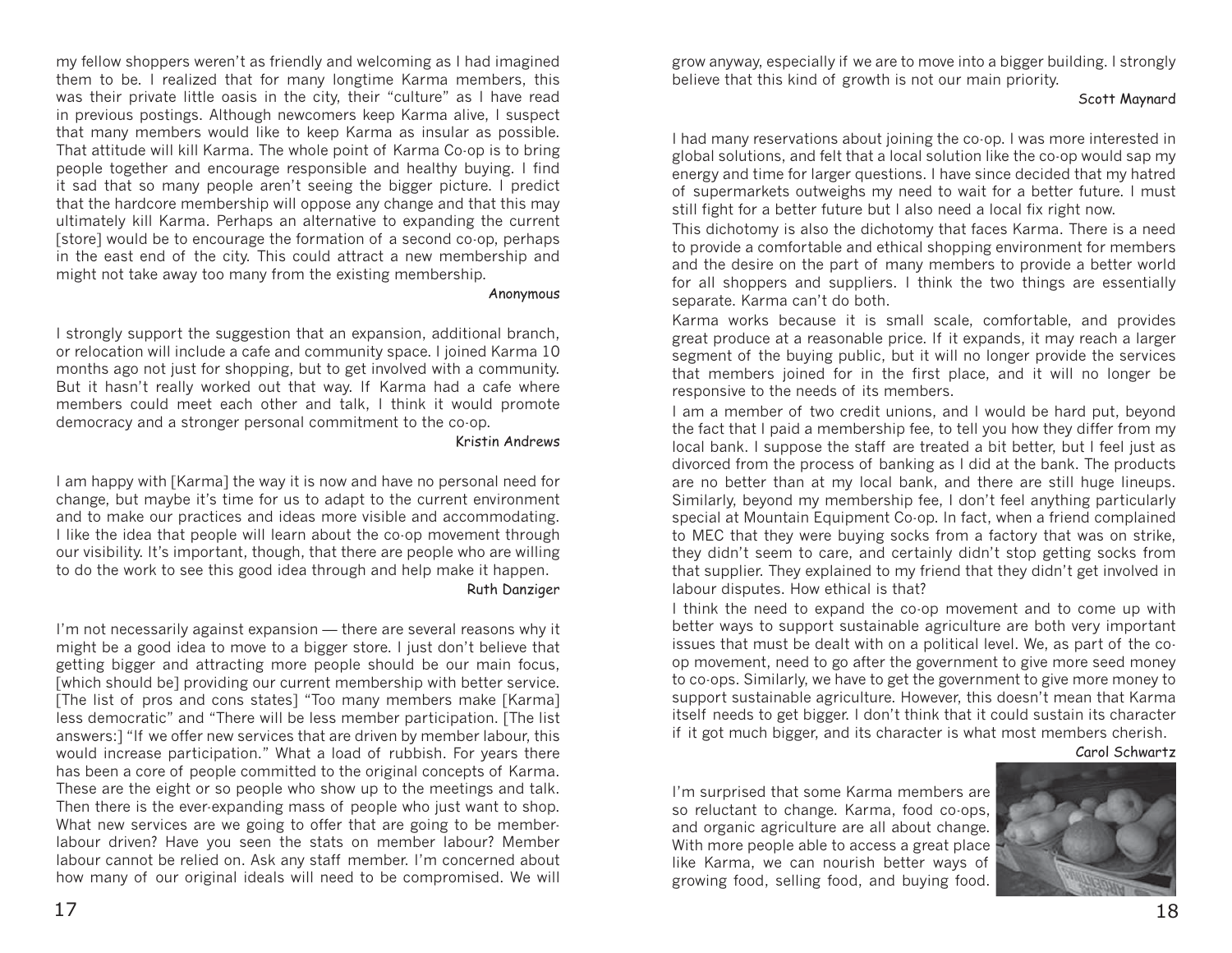I would support a business plan that develops a larger membership and more easily accessible food aisles and shelves. A cafe and deli at Karma would be a terrific way of increasing the community feel of the place. Erika O'Hara

I think that the idea of opening a new store is a good one. It would attract new members, increase consumer awareness, and expand the community.

#### Ashley Walters

I personally think that Karma should stay right where it is. I think that expanding will threaten the co-operative values that formed this dear place decades ago. More people is not a good thing, especially when many of these people come to the co-op for reasons other than the mandates of Karma. I agree that Karma is short on space. But I wonder, why do we need so many different types of jam, salad dressings, soy milks, and so on? Can we not eliminate some of them? Many of them are owned by huge food conglomerates and should not be given shelf space in our ethically minded store anyway. As the wholesale catalogues grow and grow, and more and more varieties of organic and natural products come onto the market, do we need to be stocking all of them? Do we need to become a second Big Carrot or Whole Foods in that regard?

#### Brandy Humes

I joined Karma as a working member this summer. Why? First of all, I can afford the prices. In fact, I could afford to be a non-working member: I make a lot more money at my job (computer consulting) in two hours than I save on 10 per cent of my groceries. So why join as a working member? In an ideal world, I would not pay anyone to serve me food, organize where it comes from, or produce it. Instead, I would be a part of all of that. Karma is part of my community, and it's been here longer than I have. It's unique and it represents an opportunity for me to learn something and contribute. I have found people at the store to be very friendly and welcoming, and supportive in every way. What causes members to want to work? Is it the economic incentive? Something tells me otherwise... a bigger store would not help.

[The only form of expansion I would support would be the creation of] information and support programs for others to help them get started in their own areas. This can begin with creating a history of Karma, something very important for new members such as myself. With a solid understanding of our goals and of the way we operate, an interested member could volunteer to speak on behalf of Karma at schools or community groups, or to present proposals to government to shape policy in a way that is friendly to our collective goals. I would be willing to take on that kind of work. Maybe the only kind of history I can get is an oral or piecemeal one. But these things strike me as being

the important projects, not a vague notion of expansion, where one is either "for" or "against" and where we must pick from a pre-compiled list of options.

#### Chris Wiseman

I have been following the debate, and while I also have "wish lists," I am frustrated by the lack of information. Has any market research been done? Do we know who our former, present, and potential members are? Where do most of our members come from geographically? Is there a potential for a larger store at the present site, or would it make more sense to open a smaller store in an area of potential growth? (Based on membership info, demographics, voting patterns, dog-walking stats, or just some freakin' info!) I am really hesitant to base the economic viability of Karma Co-op on what some people "want" without some solid information to go on.

Ken Mac

## **Report from the Food Issues Working Group**

**Why cloth napkins cleaned with Seventh Generation detergent are better...**

#### Grant Kerr

You may have noticed that a couple of products have gone AWOL from Karma shelves these past few weeks. During the ongoing process of evaluating the products we sell at Karma and removing those products that aren't in line with our Product Policy, we've identified a few questionable items. We have recommended to the board and the general manager that we stop stocking these products, so that's why they are no longer available. Here's the what and why.

### **Kleenex Napkins**

At the July board meeting, the board endorsed a new Boycott Policy developed by the Food Issues Working Group and based on Karma's Product Policy and previous Boycott Policy. The new policy can be viewed on Karma's Web binder (http://karma.1coop.ca/ tiki-index.php?page=Boycott+Policy).

This policy set the path for Karma to participate in a boycott sponsored by Greenpeace, the Rainforest Action Network, and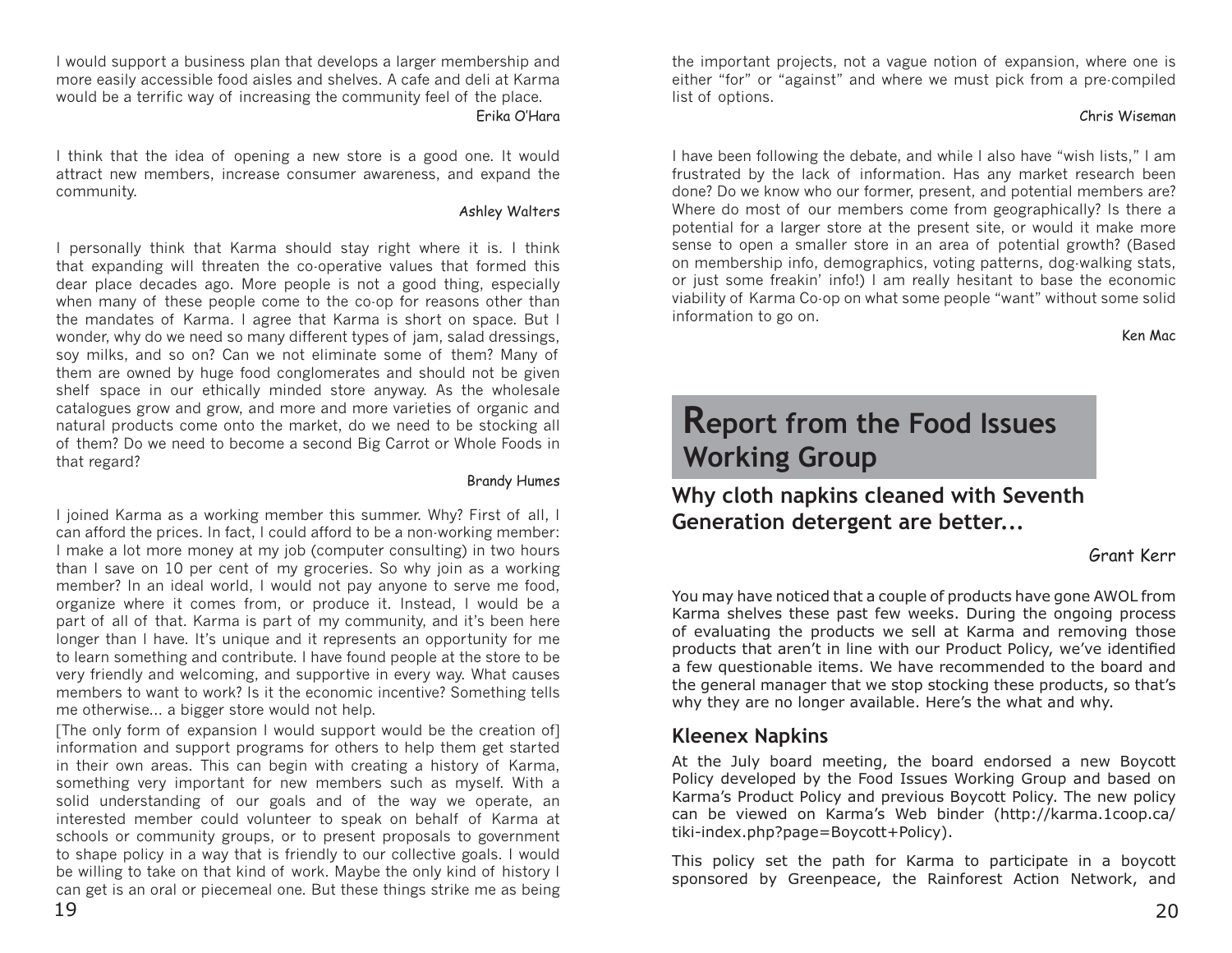several other environmental groups against Kimberly-Clark, the parent company of Kleenex. In North America, less than 19 per cent of the pulp that Kimberly-Clark uses for its disposable tissue products comes from recycled sources. The rest comes directly from virgin forests such as Canada's boreal forest. Despite the fact that it has the capacity to make a much higher percentage of its products from post-consumer recycled fibre, Kimberly-Clark chose, in 2004, to use 3 million metric tonnes (3.3 million tons) of virgin fibre to produce its tissue paper products globally. The Kimberly-Clark Corporation has been unwilling to improve its practices, continuing to rely on paper and pulp made from clear-cut ancient forests including Canada's boreal forest. These vital forests, essential in fighting climate change and providing home to wildlife like caribou, wolves, eagles, and bears, are made into products that are flushed down the toilet or thrown away.

Kimberly-Clark, the largest tissue product company in the world, produces 3.7 million tonnes of tissue products annually and generates net sales of \$14.3 billion US. The company has offices, factories, and mills in 38 countries, and its products are sold in 150 countries. Kimberly-Clark also produces a line of commercial toilet paper and paper towels that are sold to institutions like universities, high schools, governments, and businesses.

The organizers of the boycott have three issues that must be addressed by Kimberly-Clark before they will lift the boycott. Kimberly-Clark is to:

\*stop purchasing virgin fibre from endangered forests immediately;

\*increase drastically the amount of recycled fibre that it uses for all its tissue products including Kleenex brand toilet paper, facial tissue, and napkins;

\*buy virgin fibre only from Forest Stewardship Council (FSC) ecocertified forests (the FSC is the only quarantee that forests are managed with care).

November 3 has been called as an International Day of Action for the boreal forest, so keep your eyes and ears open for local events — and if you hear of any, please let us know! Also, please encourage your friends, families, co-workers, and perhaps even your place of business to stop using Kleenex products until Kimberly-Clark complies.

For more information on the boycott and the issues surrounding it, please call or write Greenpeace Canada, or check out their Web site on this issue at www.kleercut.net.

This one's a little fuzzier. The Food Issues Working Group and Karma staff have received a lot of questions in the past regarding this laundry detergent, and so, with our product research system taking shape, we finally undertook to research ABC. A primary concern about this product (as with most other detergents and soaps) is the presence of phosphates. In nature, the availability of phosphate governs the rate of growth of many organisms. The dumping of phosphates from dishwashing or laundry detergent into our water systems can increase the level of phosphates in streams, rivers, and lakes, causing ecological disequilibrium.

When we contacted Colgate-Palmolive, the manufacturers of ABC, to find out if its product contains phosphates, company representatives refused to disclose any ingredients, citing the need to protect their product formula. Based on our knowledge of most conventional detergents and soaps, we feel it is fair to assume that ABC does in fact contain phosphates; however, this is an unverified assumption at this point.

The other ,more serious concern (with respect to our Product Policy) is that Colgate-Palmolive has been known to practice animal testing. In our talks with the company, officials were unwilling to confirm or deny whether they still conduct animal product testing.

Karma's Product Policy lists animal testing as a condemnable factor in purchasing decisions. This, in combination with our concern about possible phosphates in the product, has prompted us to remove it from our shelves. Karma offers excellent alternatives to this product, including Seventh Generation and Nature Clean detergents (offered in cost-effective bulk).

Please contact us at foodissues@karmacoop.org if you have any questions or concerns about the information contained here or our actions on them.

*Sources: Greenpeace Canada (www.kleercut. net), Wikipedia (www. wikipedia.org), the Sierra Club (www.sierraclub.org).*

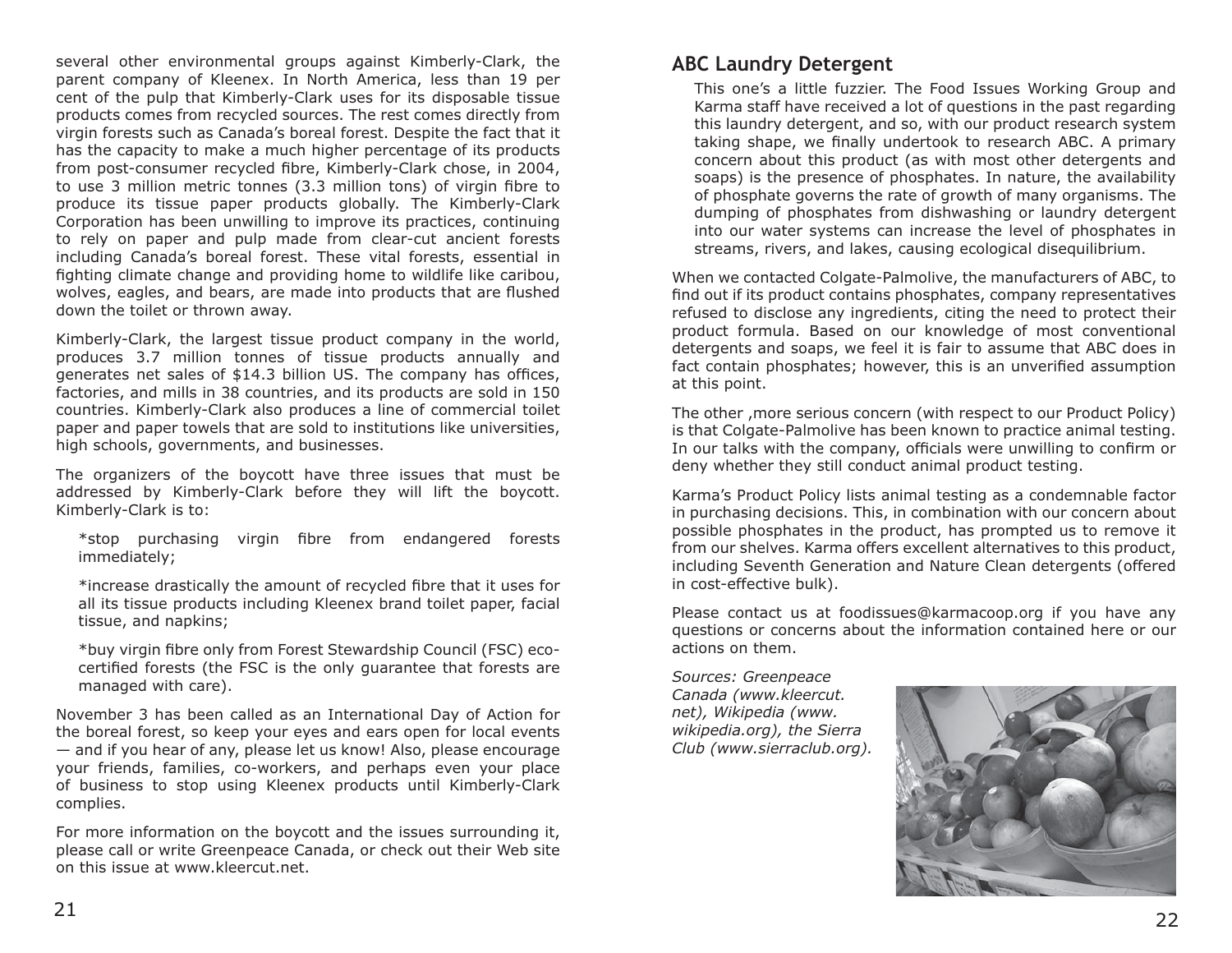## **Budgets, Bonuses, and Blackouts**

## **An overview of the board's summer activities**

### Michael Boulger and Terry Fowler

Evaluations of Graeme Hussey's performance as general manager, the 2006 budget, and proposals for a possible expansion were among the items on the agenda of Karma's board of directors over the summer. The board has also spent considerable time formulating a new job description for the general manager and negotiating a new compensation package with Hussey, who took over in January of this year.

The board's priorities were discussed at the May meeting. There was general agreement that the five-year business plan should be the mandate of the Karma board. Communication with members was also slated as high-priority work. However, after discussing the recent Karma Caucus, which was called earlier in May for members to discuss Karma's policy and governing processes (see the June/July issue of *The Chronicle*), it was decided that another one would not be held.

### **Modest Surplus**

The 2006 budget was approved, and members will be pleased to know that we ended our 2004-2005 fiscal year with a modest overall surplus (the exact amount will be confirmed at the AGM). At the August board meeting, treasurer Amy Stein reported that Karma is in a better financial position than last year at this time. The full auditor's report will be available at the AGM on October 24.

Christmas bonuses for the staff, although discretionary and variable in the past, are now being considered a regular budget item. The board agreed that bonuses needed to come out of each year-end budget. There was some disagreement on how closely such bonuses should be tied to the co-op's financial situation at the time. The point was also made that all bonuses could be tied to the performance of the employee. At the August board meeting, Stein, Todd Parsons, and Hussey were asked to prepare a proposal for a bonus system for the September meeting of the board.

## **Working off Labour Debt**

The Member Labour Committee reported that its primary task in the near future was to find ways to encourage members to work off their debts in hours prior to the next annual reconciliation. Members who

fail to achieve a zero balance by the next annual reconciliation could lose their shopping privileges.

Concern was raised about households for which there is only one membership and in which more than one person is shopping. There was discussion about allowing a multi-member household to have a membership with reduced loan and labour obligations. It was decided to defer this dialogue for the 2005–2006 board to tackle.

Anti-oppression and anti-discrimination training for staff and board members was approved in principle at the May meeting, but by the July meeting, funds had been found only for training of the staff, some of whom have apparently already taken similar training outside of Karma. The budget and scale of the training has not yet been decided.

## **Kleenex Off the Shelves**

The board supported a boycott of pulp and paper giant Kimberly-Clark (which uses unsustainable logging practices to make Kleenex), suggested by the Food Issues Working Group. The boycott was originally created by Greenpeace. Karma has now pulled Kleenex paper napkins from our shelves. The napkins never sold well, and in any case, do not comply with our Product Policy (see article in this issue for further details). There has been some rewording of Karma's Boycott Policy. It was decided that the general manager will publicize a list of Karma's current boycotts once a year.

A blackout backup plan was discussed. Hussey will look into costs for generators and fridges that run on battery power. The major loss during a blackout would be spoiled frozen meat. It was suggested that a huge Karma Blackout Barbecue be held the first night of such an occurrence!

The May, July, and August meetings ended with board members going *incamera* to finalize their evaluation of our general manager's performance. The evaluation was based on a framework prepared by Sarah Fairley, Karma's previous general manager. According to president of the board Jason Diceman, Hussey's evaluation was based on observations of the store by board members, praise or concerns from the members, and interviews with other staff. The assessment also relied on the GM's own monthly and year-end reports.

Diceman told *The Chronicle* that there has been positive feedback from both members and staff, and that Hussey "has shown finesse and dedication in his new role," although there is also still room for improvement. Diceman said that the board is in the final stages of negotiating the GM's new contract.

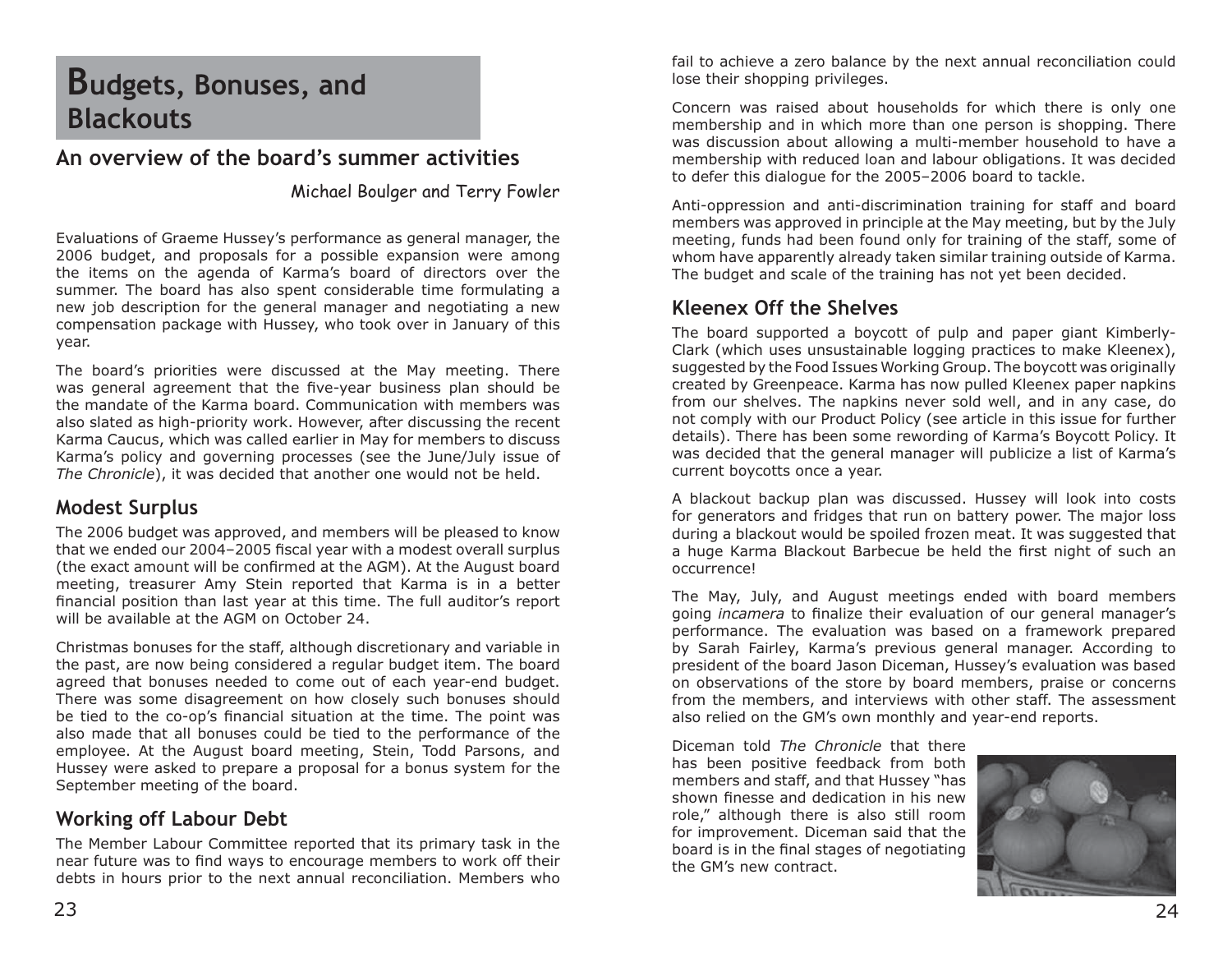# **Opinion**

## **Committed or Consumer?**

Elaine Smookler

September 12, 2005: Listening to NBC Nightly News discussing the victims of Hurricane Katrina, I was astounded to hear a broadcaster say that "many customers would be without water and hydro." Not "citizens" — "customers." It made me wonder what happens when we see ourselves as mere customers.

Years ago, I joined Karma as a non-working member, happy to pay a surcharge that allowed me to shop without having to be involved as more than a customer.

Eventually, since I lived in the neighbourhood, I began coming to Karma almost every day. My attitude began to change, and when I was asked to join the Orientation Committee, much to my surprise I jumped at the chance. Karma had inspired a sense of community in me. I was no longer just a customer  $-$  by being involved, I was having a larger experience of much greater value to me.

Now, after many years of coming in once a month for two hours to do my working commitment, I really notice the pleasure I get from being an active contributor. There is something so humane about leaving your job, house, or garret to mop a floor, bag some rice, or be a cashier for two hours a month. As I say to the people in my orientation sessions, "It's not just a store, it's a sociological experiment that you have the privilege of experiencing!"

Where else in my life could I have such a safe, playful, and pretty wonderful connection to a group of otherwise unrelated people? It's not just politically correct, it's surprisingly fun.

Which is why I was particularly stunned to see a new brochure appear recently in the store. The brochure disregards one of Karma's core values: the worth and importance of being a working collective, which is spelled out in our Mission Statement ("To create a community of actively participating members"). The new brochure spins it differently: "Non-Working Members — avoid the commitment of a working member and receive all the regular member benefits." Avoid the commitment?

Commitment enlarges the benefits of being a member of Karma, because part of the benefit is experiencing the actual value of your work. Before we begin actively encouraging people to join as nonworking members, we should think about the benefits people miss when they are not personally involved. I think that this involvement is a big part of Karma's appeal and longevity.

Courting people who prefer to pay the surcharge contributes in a financial way to Karma, but as a former non-working member who switched to working membership, it is my heartfelt opinion that people who come in and put in their time as a measure of their involvement contribute to the ethos and feeling of a co-operative venture. I do not want to dilute these special values of Karma. Do you?

## **Join Karma's Board of Directors!**

The Board of Directors is Karma's governing body. The board is composed of 10 directors who are elected for one- or two-year terms by the membership at the co-op's Annual General Meeting. In addition to other tasks, the board oversees the work of Karma's committees.

Interested? Elections for six positions on the board will take place at this year's AGM on Monday, October 24, 2005.

Serving on the board involves policy development, decision-making, and planning for the future of the co-op. Board members should expect to spend approximately 12 hours' member labour per month while serving on the board.

Members with experience in management, other boards of directors, business planning, strategic planning, marketing, human resources, financial planning, accounting, and law are encouraged, as are members with enthusiasm and a willingness to learn.

Want more details? Contact board secretary Christie Stephenson at board@karmacoop.org.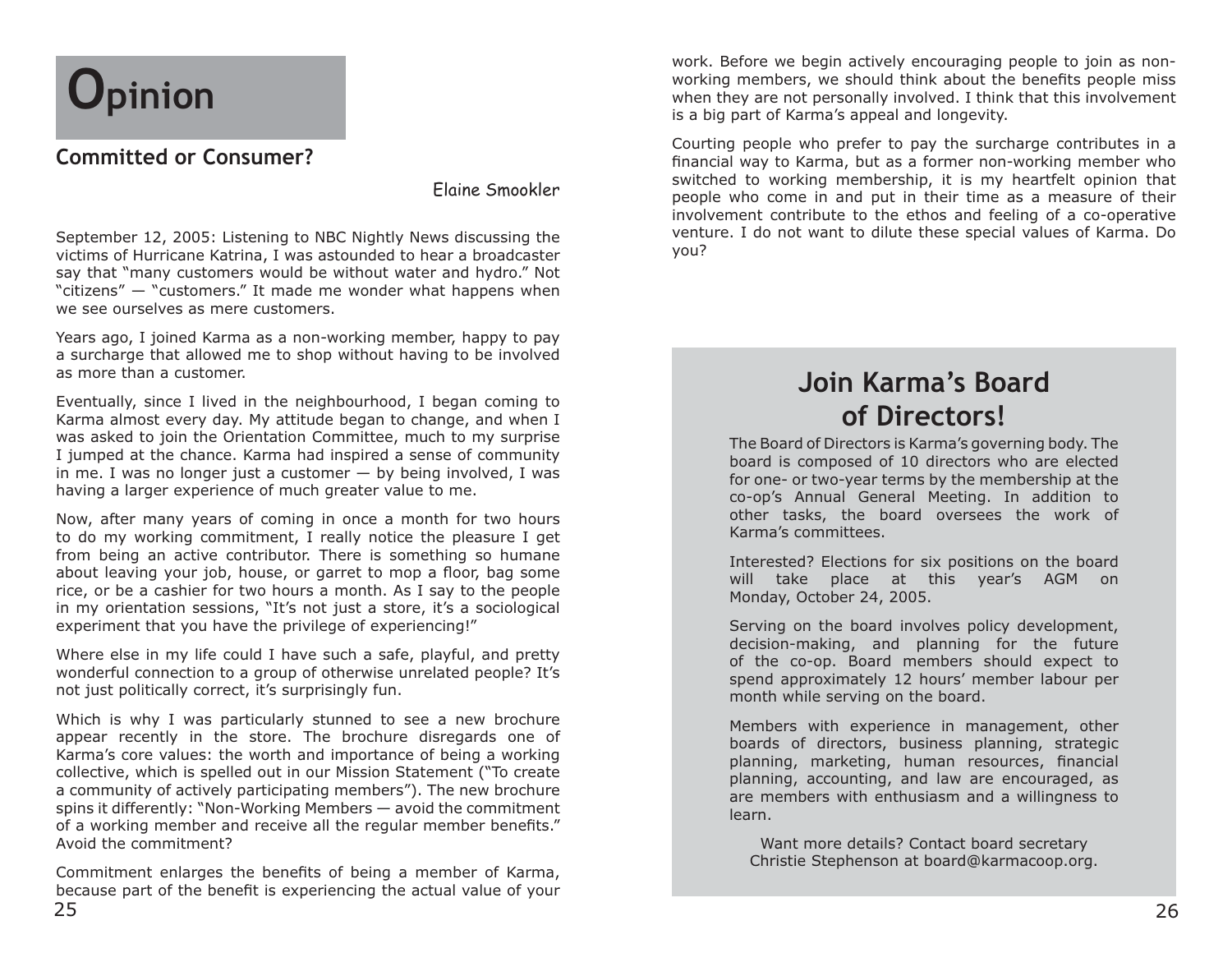## **Product Spotlight**

## **Fall squash and how to squish it**

#### Karen Fliess

At harvest time, the season of Thanksgiving and Halloween, one of the mainstays in our kitchen is squash, of which the popular pumpkin is just one variety. Native to North America, pumpkin and many other varieties of squash were introduced to European settlers by the aboriginal peoples of the Americas. "If it were not for pumpkins, we'd be undone soon," said an early North American colonist in his 1693 diary, highlighting the importance of these native squash to early settlers. Catherine Parr Traill also describes planting squash near her homestead, close to what is now Lakefield, Ontario, in the mid-1800s.

The numerous varieties of squash can be divided into two main categories: summer squash, which has a soft skin and includes zucchini, crookneck, patty pan, and yellow squash; and winter squash, which has a harder rind and includes acorn, buttercup, butternut, hubbard, pumpkin, sweet dumpling, and spaghetti squash.

Both types of squash have a high nutritional value, providing us with carotenoids (an antioxidant) and vitamin C, as well as potassium, niacin, calcium, iron, and fibre. Winter squash and other deeporange vegetables are especially high in beta-carotene, the source of vitamin A.

## **Cooking with Squash**

Squash and pumpkin are among my favourite vegetables to cook with. Beyond all their nutritional goodness, they seem to contain the golden warmth of the sun in their beautiful green and autumnal

orange shades, and all the sweetness of the earth in their bountiful pulp. They are a flavour sensation no matter how simply or extravagantly one prepares them, and their versatility is a bonus.

Many of the winter squashes can be used interchangeably, although each has its own particular strengths. Squash is



a tasty addition to a stir-fry, soup, stew, or as a side dish baked or sautéed in a little butter or olive oil, its sweetness offsetting some of the other autumn vegetables. Because of this sweetness, squash can be used in both savoury and dessert dishes such as the classic pumpkin pie. Other desserts include butternut pie, zucchini bread, and pumpkin loaf.



I recommend using organic squash in your recipes. Squash can be stored in a cool, dry place such as a garage or porch for up to six months. Ideal temperature is 5 to 10 Celsius.

## **Baked Squash**

Cut squash in half, and scoop out seeds and stringy bits. Brush the surface of the flesh with melted butter or olive oil, and season to taste with salt and pepper. Arrange cut side down in a baking dish and add water to a depth of about a quarter-inch. Bake in a preheated oven at 375 degrees for 30 to 60 minutes depending on the size of the squash.

Variation: after 20 to 30 minutes, stand the squash upright and brush with more melted butter or olive oil, salt, and pepper. Brush with maple syrup and nutmeg and continue cooking.

## **Baked Spaghetti Squash**

Bake squash as described above. When cooked (make sure it is tender and soft), scoop the flesh out of the skin and mix it together with a little extra butter, freshly grated cheese (parmesan, swiss, or cheddar), minced parsley, basil, coriander, or dill for garnish, and salt and pepper to taste. For those who do not eat cheese, it is just as tasty without it.

## **Stuffed Squash**

Bake squash as described above. Scoop the flesh out and sauté it in a bit of butter and add diced vegetables such as onion, carrots, beans, peas, or broccoli. You can also add cubed apples or raisins, breadcrumbs, or grated cheese or quark if you like. Then fill the skin with the prepared squash mixture. Variation: pre-cook a grain such as rice, quinoa, or couscous, and when the vegetables are cooked, add the grain to the veggie mixture in a little butter (which adds a nice flavour to the grain). Fill the squash. You can also bake it again to brown the top.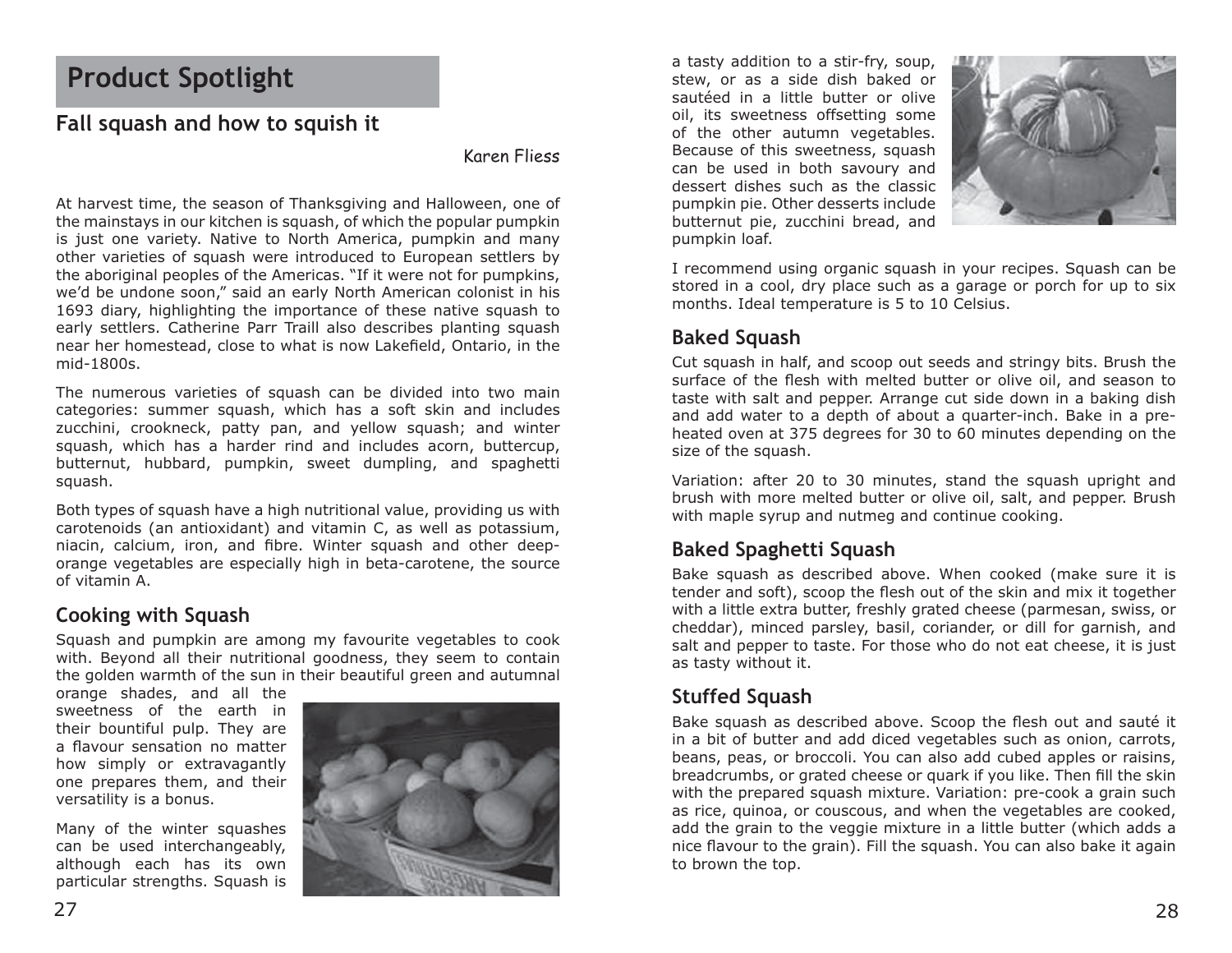## **Squash and Carrot Soup**

1 large onion

3–5 medium to large carrots

1 medium-sized squash

2–3 c. water or soup stock

thyme, basil, marjoram, salt and pepper to taste

Optional: garlic, apple

Sauté onion in butter or olive oil. Peel and chop squash into large cubes. Cut carrots into large pieces and sauté for 5 to 10 minutes. Add enough water or stock to just barely cover the vegetables (don't put in too much liquid or the soup will be runny instead of thick). Add peeled and cored apple or peeled and mashed garlic if using. Reduce heat and simmer for 15 minutes or until tender. Transfer to a blender and puree until smooth. Serve with a garnish of fresh herbs.

## **Organic farms 'best for wildlife' say Oxford scientists**

Organic farms are better for wildlife than those run conventionally, according to a study covering 180 farms from Cornwall to Cumbria.

The organic farms were found to contain 85 per cent more plant species, 33 per cent more bats, 17 per cent more spiders, and 5 per cent more birds.

Scientists from Oxford University, the British Trust for Ornithology, and the Centre for Ecology and Hydrology spent five years on the research. Funded by the [British] government, it was the largest ever survey of organic farming.

"The exclusion of synthetic pesticides and fertilizers from organic farms is a fundamental difference between systems," the study says.

Other key differences found on the organic farms included smaller fields, more grasslands, and hedges that are taller, thicker, and on average 71 per cent longer.

Dr. Lisa Norton of the Centre for Ecology and Hydrology said, "Hedges are full of native, berry-producing shrubs, which are great for insects and the birds and bats that feed on them."

Increased biodiversity was a "happy byproduct" of sustainable farming practices and farmers working with "natural processes" to increase productivity, she added.

Reprinted courtesy of BBC News Online, Wednesday, 3 August, 2005.

## **To Expand or Not to Expand — That is (Unfortunately) the Question**

## Mohsen Al Attar Ahmed

The expansion debate has become a very divisive issue. In fact, it has taken the form of a modern political campaign. Proponents are presenting it as crucial to the survival of our co-op and opponents are likening it to the devil's kiss (or at least the capitalist's firm handshake). Many members are taking sides and vilifying those who do not subscribe to their position while many more are remaining on the sidelines waiting for a rational debate to take shape. Many are simply unengaged. As an undecided, I write this article to contribute to an ongoing discussion by providing a perspective, albeit a skewed one, on the roles and objectives of food cooperatives — including Karma's  $-$  in the larger Canadian (and global) food democracy movement.

Not unlike trade unions, credit unions, or child-care cooperatives, food co-ops are enjoyed and controlled by the people who use its products or services. Although they may vary in size, these various organizations are all formed to meet the specifi c objectives of members through democratic participation and collective empowerment, that is, members work together for their mutual benefit. For obvious reasons — most notably the axiom about strength in numbers — cooperatives are particularly useful in upholding the rights of the least powerful. Finally, it must be understood that the food